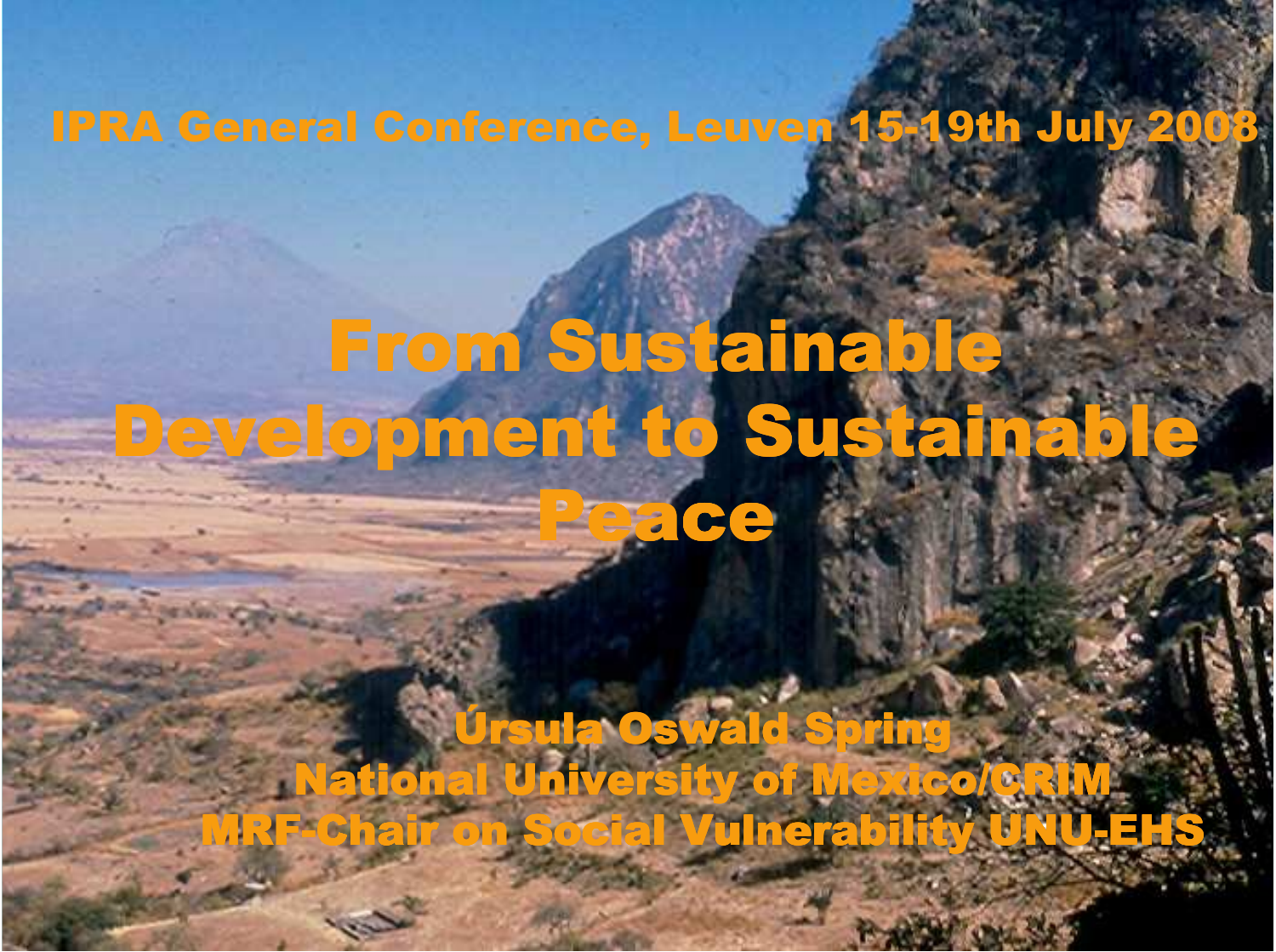## Hexagon Series, vol. III; First volume of the Security Handbook

**Hans Günter Brauch Ursula Oswald Spring Czesław Mesjasz** John Grin **Pál Dunav** 

Navnita Chadha Behera **Béchir Chourou** Patricia Kameri-Mbote P.H. Liotta  $(Eds.)$ 

AND ENVIRONMENTAL SECURITY AND PEACE



#### **Globalization** and Environmental **Challenges**

**Reconceptualizing Security** in the 21st Century

 $\mathcal{D}$  Springer

**H.G. Brauch, J. Grin, C. Mesjaşz, P. Duna 1.G. Brauch, J. Grin, C. Mesjasz, P.** Dunay, N.<br>**Chadha Behera, B. Chourou, Ú. Oswald S**prir Chadha Behera, B. Chourou, U. Oswald Spring, **P.H. Lio t t a, P. K a m e ri-M b o t e ( E d s.): Globalization and Environmental Challenges: Reconceptualizing Security in the 21st Century** (Berlin-New York: Springer-Verl.,2008).

see at: <http://www.afes-pressbooks.de/html/hexagon\_03.htm>.

**Globalization and Environmental Challenges pose new** security dangers and concerns. In this reference book on global security thinking, 92 authors from five continents and many disciplines, from science and practice, assess the global reconceptualization of security triggered by the end of the Cold War, globalization and manifold impacts of global environmental change in the early 21st century. In 10 parts, 75 chapters address the theoretical, philosophical, ethical and religious and spatial context of security; discuss the relation-ship between security, peace, development and environment; review the reconceptua lization of security in philosophy, international law, economics and political science and for the political, military, economic, social and environmental security dimension and the adaptation of the institutional security concepts of the UN, EU and NATO; analyze the reconceptualization of regional security and alternative security futures and draw conclusions for future research and action.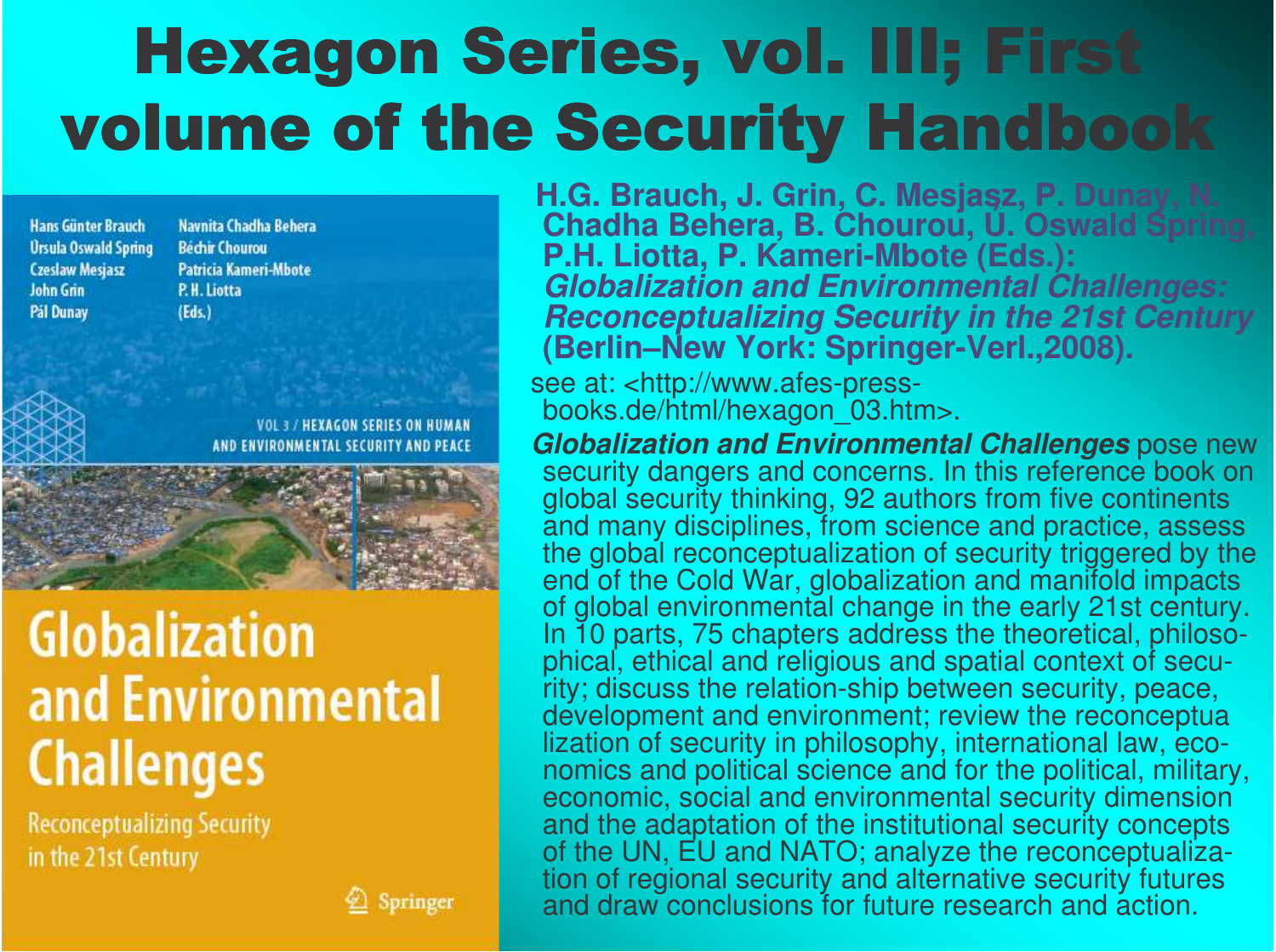#### What do we mean with "Security"?

- > Security (Lat.: 'securus', 'securitas', 'se cura'
- $\triangleright$  philosophical and psychological state of mind
- $\triangleright$  subjective feeling of **freedom from sorrow.**
- > Political concept of 'Pax Romana': stability in era of Augustus.
- $\triangleright$  Western thinking 'security' synonymous: 'certitudo'; certainty
- $\triangleright$  Since Augustus, and Middle Ages, 'securitas' was linked with "pax" & "libertas" that was associated with 'quietness'.
- $\triangleright$  19th century, state is key security institution governed by law.
- $\geq$  20th century, security associated with **preventing internal &** external dangers; police & courts (internal: justice & home *affairs*) & political, economic, military measures (external: security/defense).
- $\triangleright$  a general 'societal idea of value', a universally **normative concept**, different meanings in affirmative manner.
	- political value, related to individual or societal value systems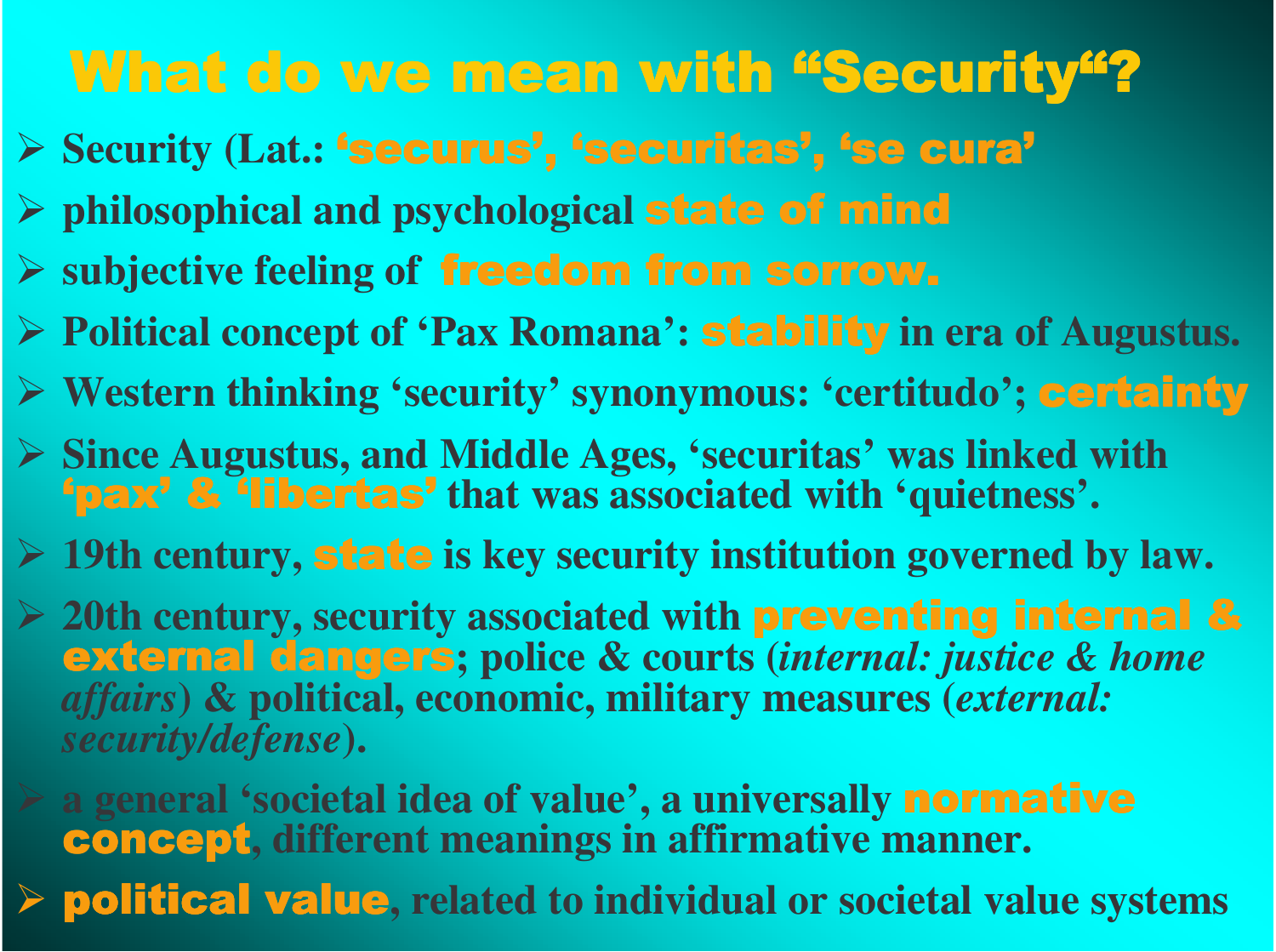#### Objective, Subjective, Intersubjective **Security**

- Wolfers (1962) pointed to two sides of the security concept: "Security, in an objective sense, measures the absence of threats to acquired values, in a subjective sense, the absence of fear that such values will be attacked".
- From a constructivist approach in international relations 'security' is the outcome of a process of social & political interaction where social values & norms, collective identities & cultural traditions are essential. Security: intersubjective or "what actors make of it".
- Copenhagen school: security as a "speech act", "where a securitizing actor designates a threat to a specified reference object and declares an existential threat implying a right to use extraordinary means to fend it off".
- Such a process of "securitization" is successful when the construction of an "existential threat" by a policy maker is socially accepted and where "survival" against existential threats is crucial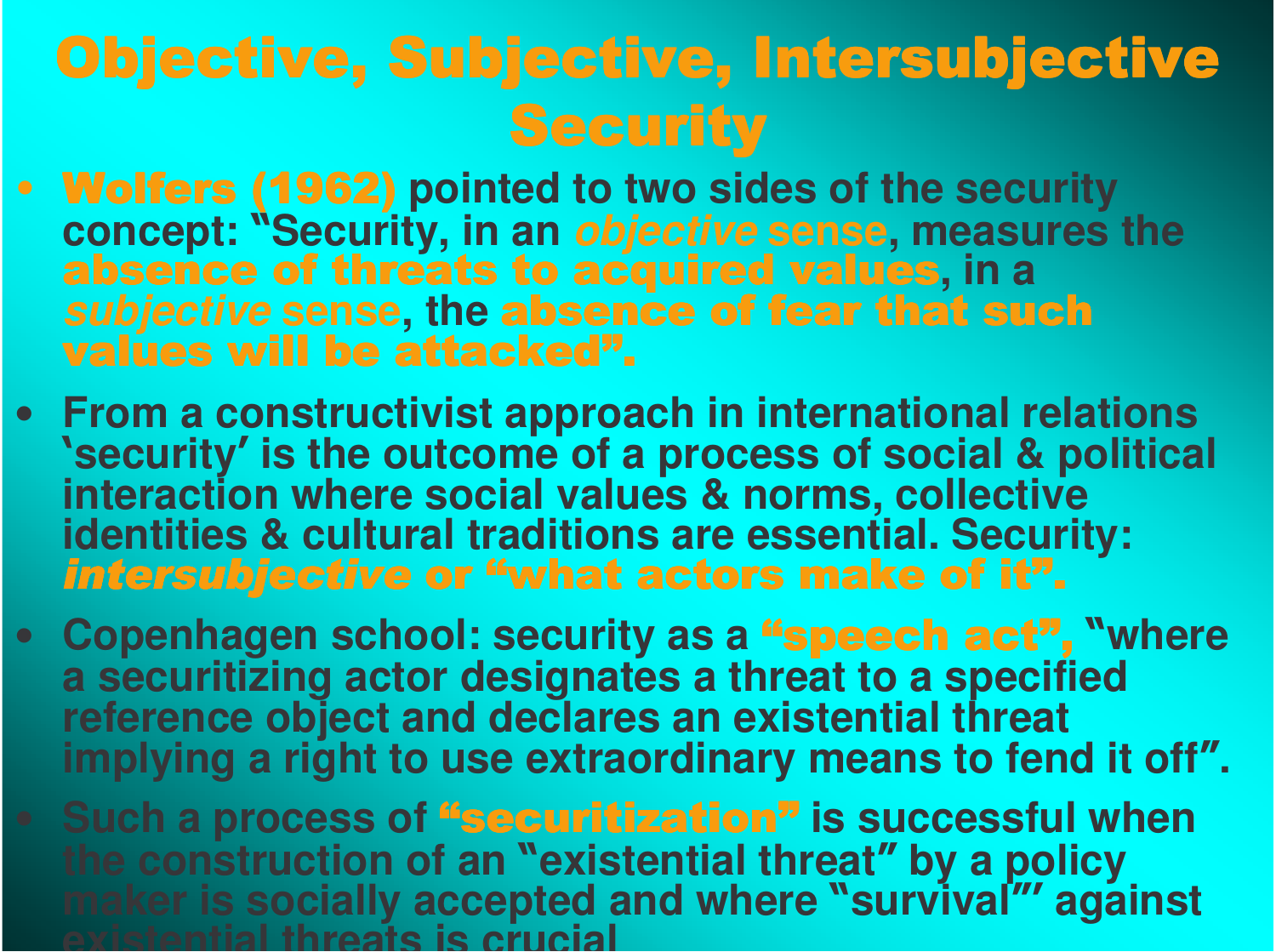### **What is Sustainable Peace?**

- It is a generally accepted value, a type of desideratum linked to harmony, tranquility, cooperation, alliance, well-being, and agreement.
- It started with **'preventive diplomacy'** from Dag Hammarskjold, later  $\bullet^\circ$ adopted by Boutros Boutros-Ghali, and today used in different governmental discourses and practices: tries in a preventive way to avoid escalation and spreading of conflicts through political solutions.
- The Orient contributed nonviolent practices with other humans and nature: **ahimsa** signifies not to do harm to any living organism.
- China's Taoism proposed a harmony among sky, earth, and **humans** generating cosmic energy which is the way to intelligence and fruitful life (Kongfuzi).
- In Mesoamerica indigenous societies, living in difficult environmental  $\bullet$ conditions, have developed equilibrium, deep respect and unity with nature and a profound knowledge on environment management
- Dark history of gender discrimination, intra-familial violence, feminicides, rape, trafficking and aggression have created higher vulnerability of women. UN Security Council Resolution 1325 that reinforced the ongoing gender mainstreaming in the UN bodies, highlighted the crucial role of women in development.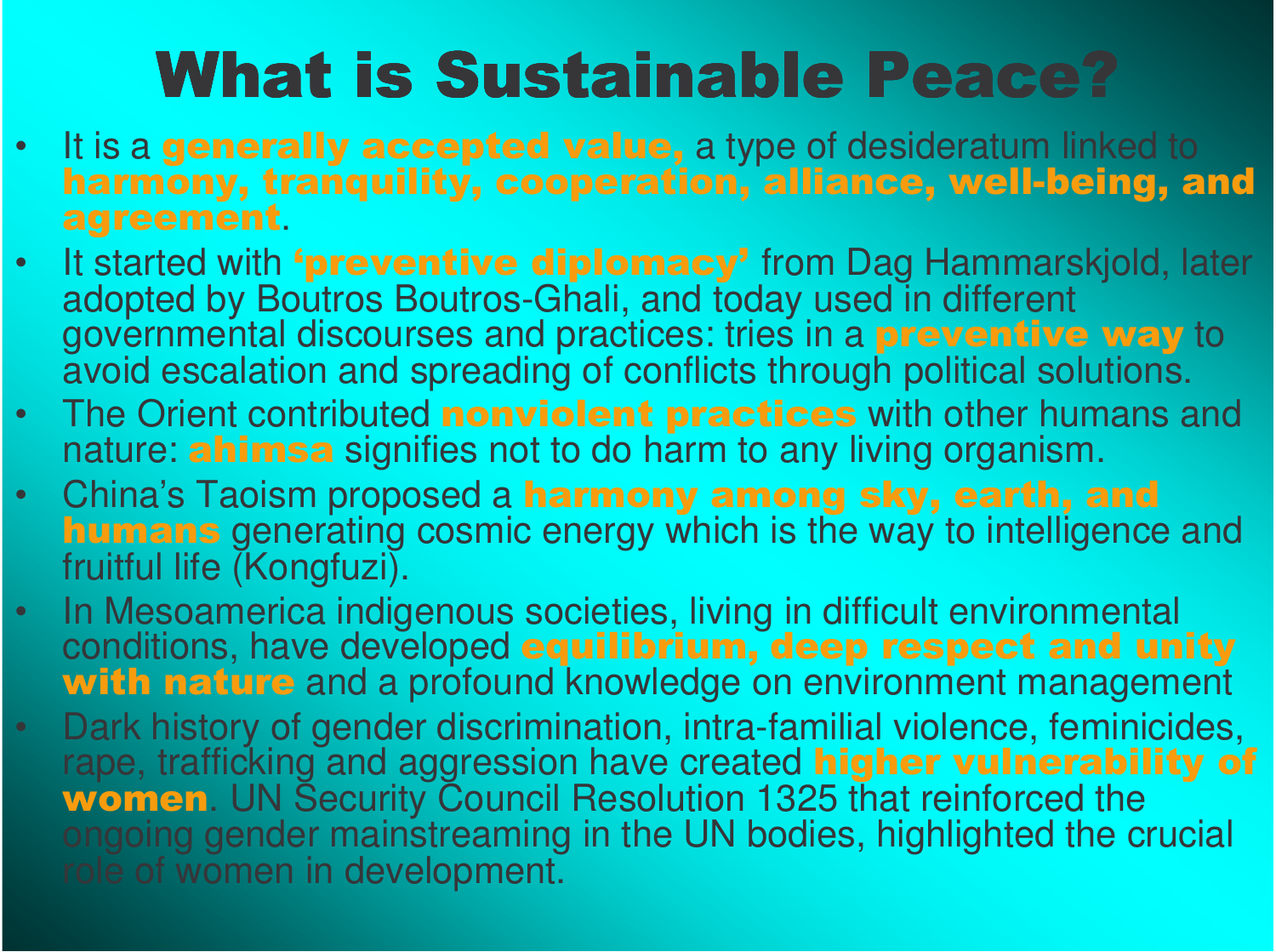### **Ecofeminism**

- Ecofeminism promoted sustainable subsistence in hand of women for food and wealth of their families, communities and the planet
- $\bullet$ non-violent management of nature and society
- $\bullet$  peaceful and nonviolent conflict resolving society
- $\bullet$ • confronted with globalization and rape capitalism, organized crime and depletion of nature, ecofeminism allied to other social movements for an inclusive peace behaviour in daily life (Reardon 1996; Boulding 2000; Oswald 1990; Campos 1995).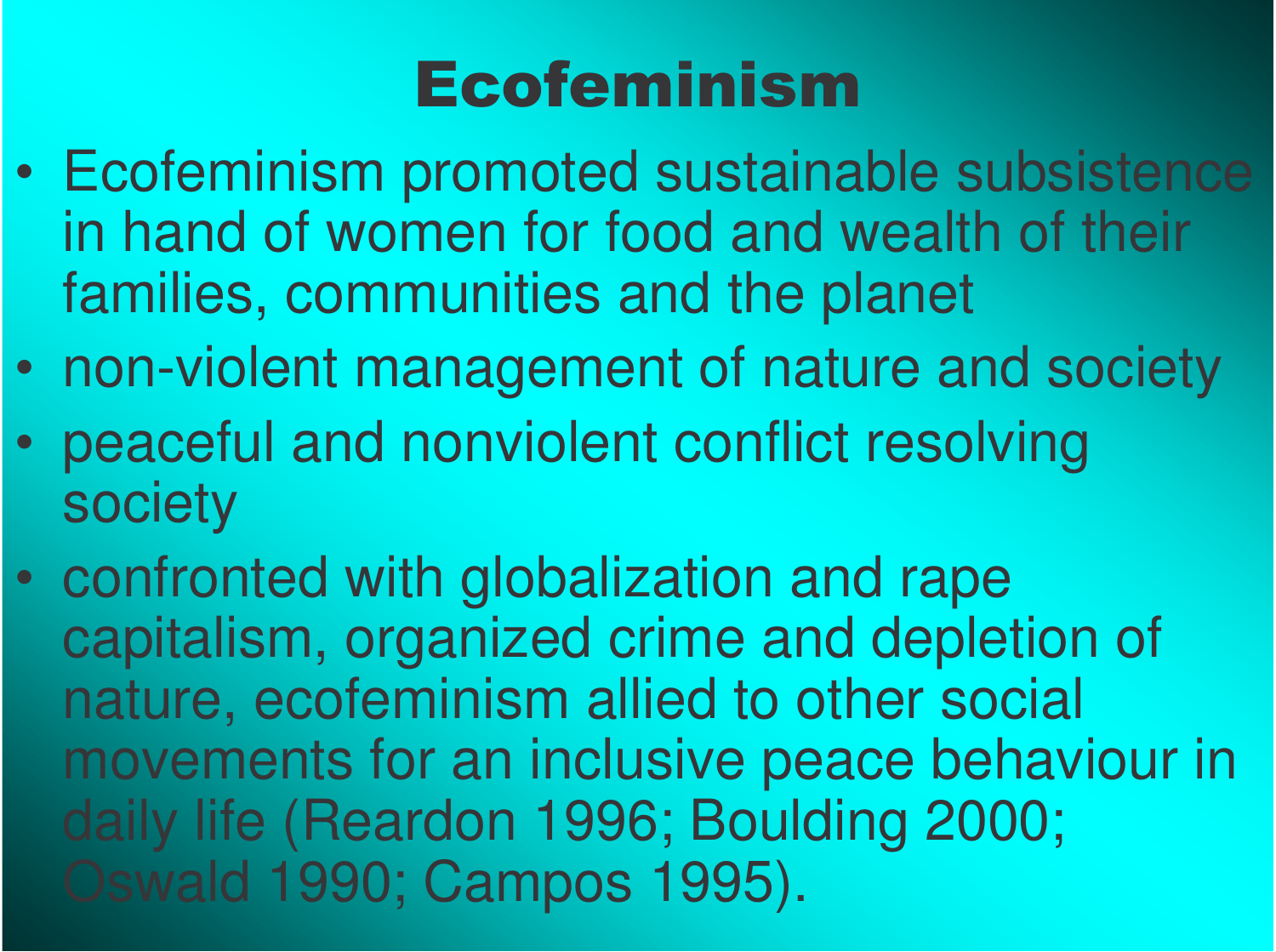#### Regional peace, development, governance

- medium and long-term problems related to security and co-operation in the region;
- $\bullet$  improvement of regional capacity and mechanisms to prevent, manage and resolve crises through political and not military means;
- $\bullet$  creation of development & democratic institutions with representative governments and protection of human rights, social rights and fundamental freedoms;
- sustainable growth and poverty alleviation with direct involvement of women.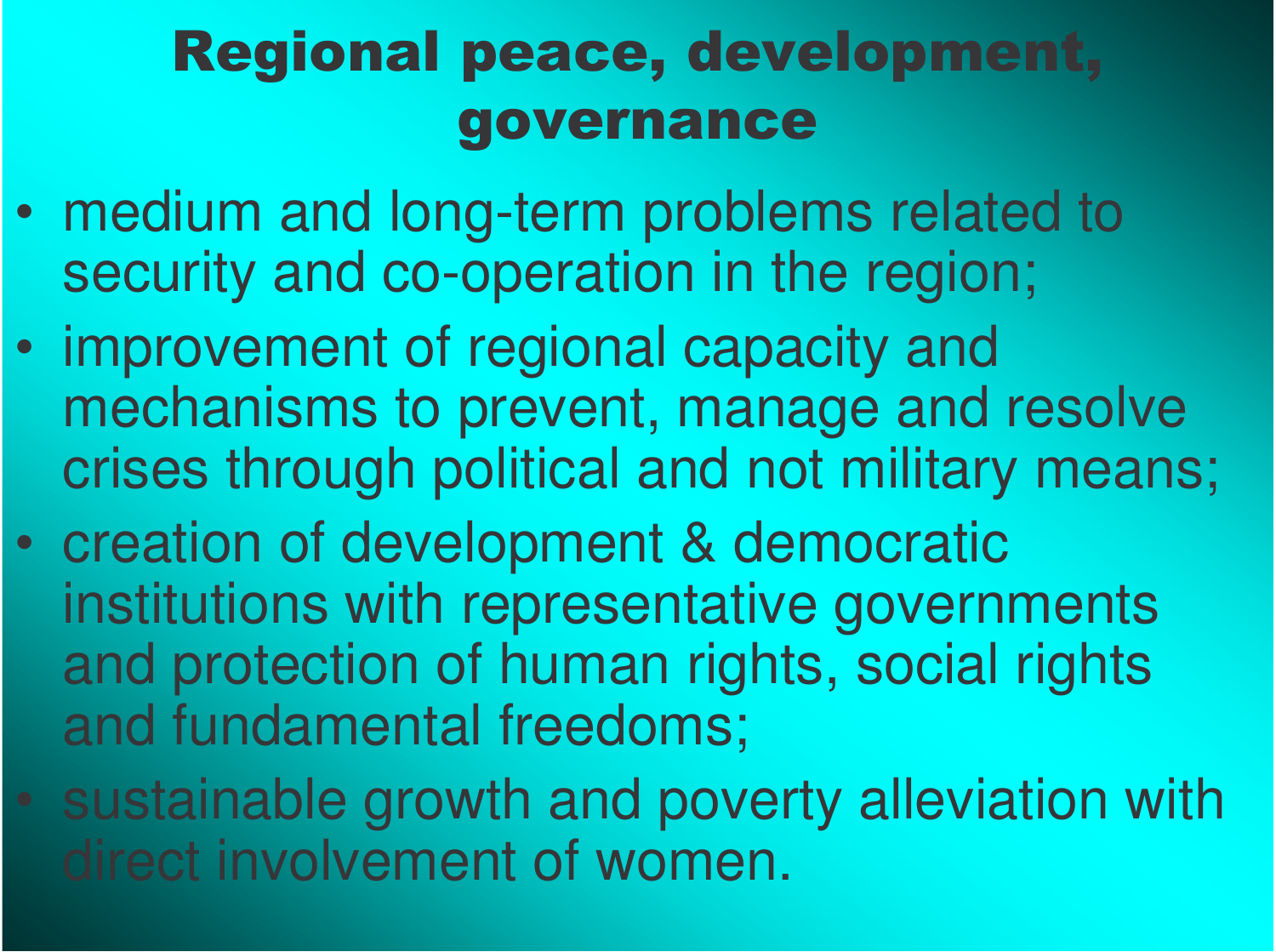

#### Conflict constellations in selected hotspots



Climate-induced degradation of freshwater resources



Climate-induced increase in storm and flood disasters



Climate-induced decline in food production



Environmentally-induced migration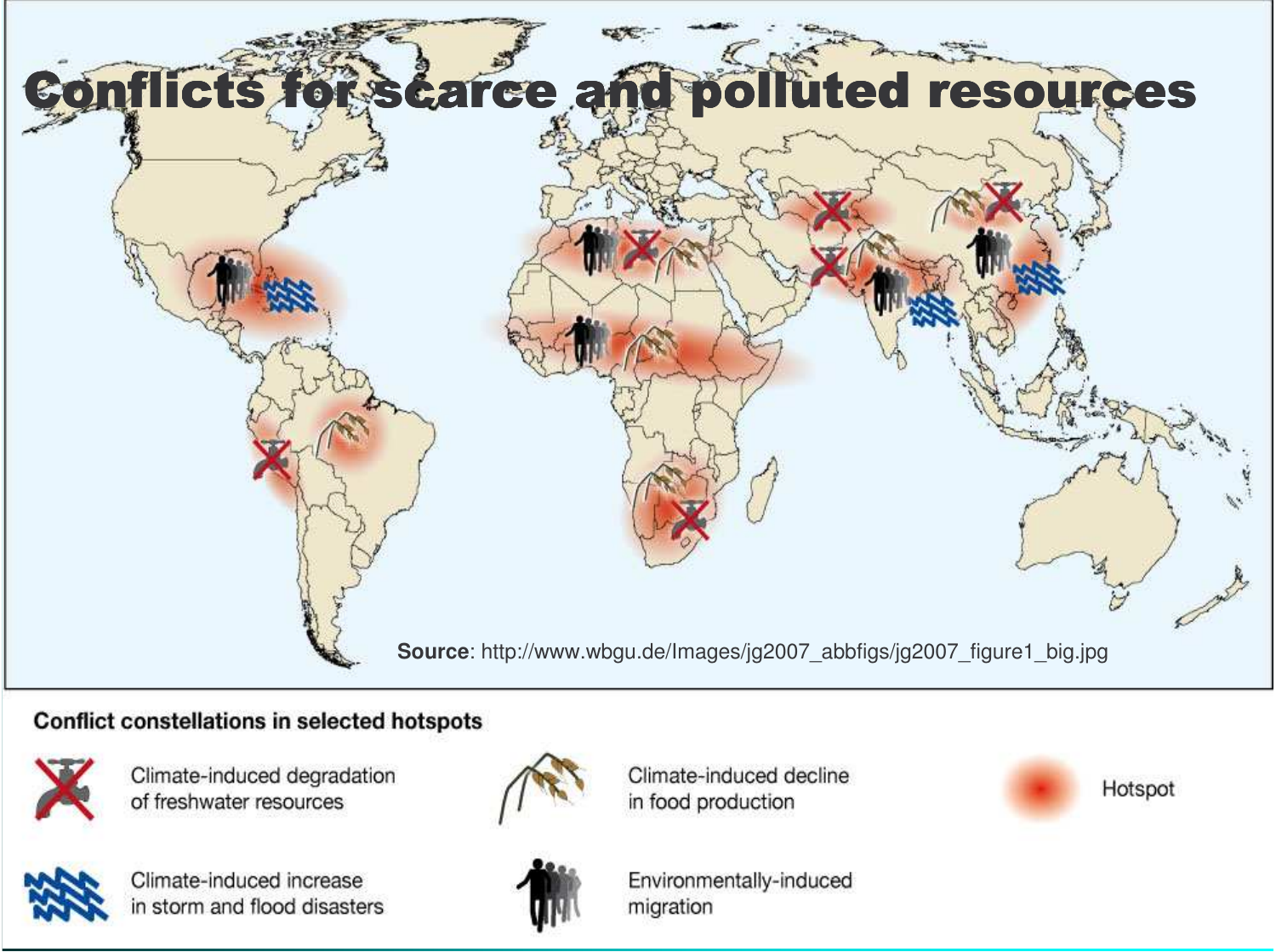## **Critics to sustainable peace**

- underlies a **hierarchical** present world order, where international institutions and **patriarchal** organizations are maintaining the status quo of the present exclusive globalization process.
- $\bullet$ no structural changes are proposed
- •**conflicts** are required to offer the superpower and its allies' **cheap** raw materials for consumerism and wasteful fossil energy use.
- ideologically false realities: cheating system of free-market and global trade: world elite get richer using legal and transnational organized crime to amplify their accumulation of capital and power
- South: sustainable peace implies critics of the existing model of exclusivity and violence.
- new elements to create a sustainable model of society with less environmental destruction, resource efficiency and shared use of science and technology (against TRIPS and GATS)
- promotes reduction of global environmental change, poverty **alleviation and self-reliance**: a new paradigm of security: Human, Gender and Environmental Security: HUGE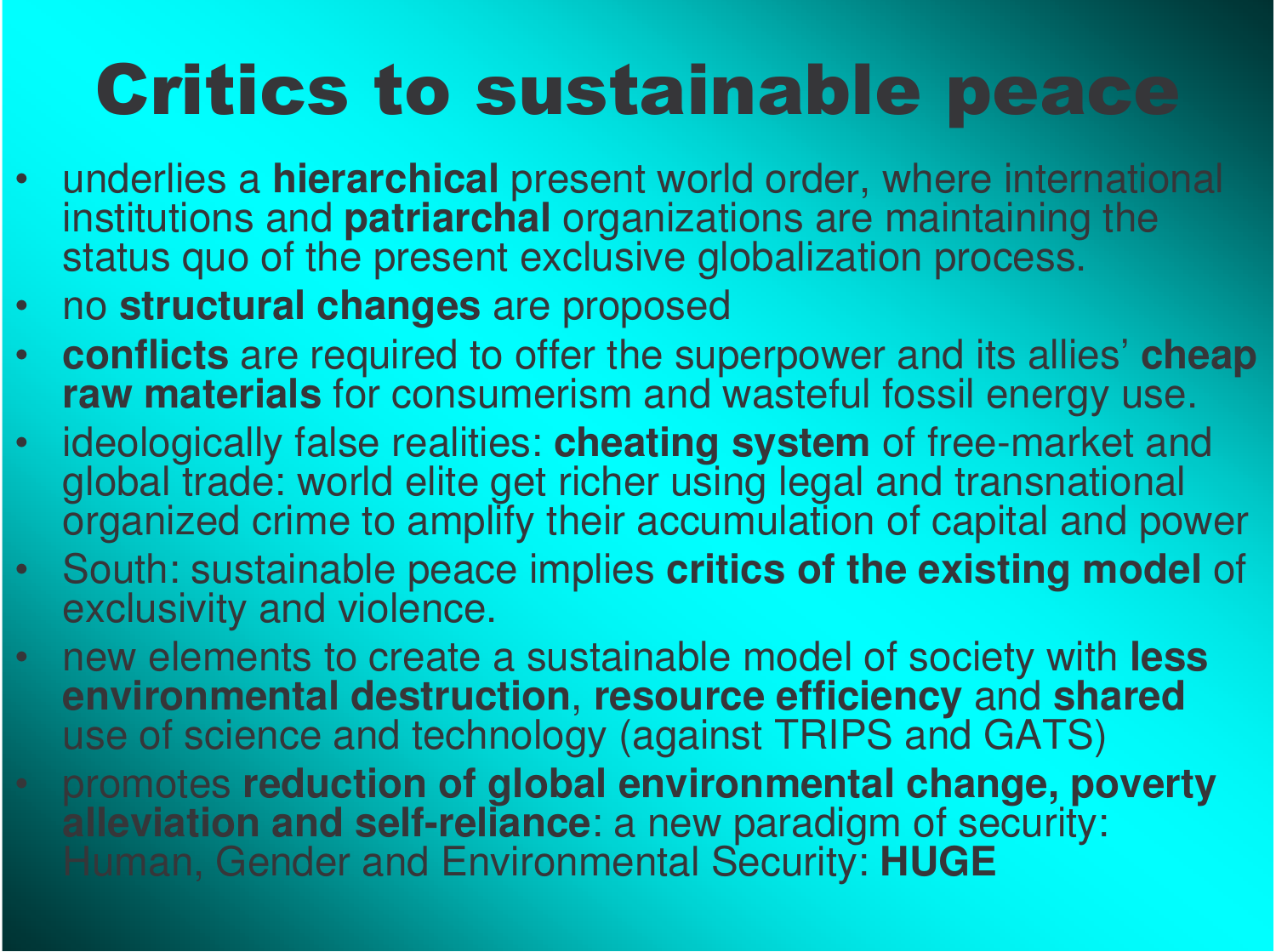# Human, Gend<br>Innental Sed ra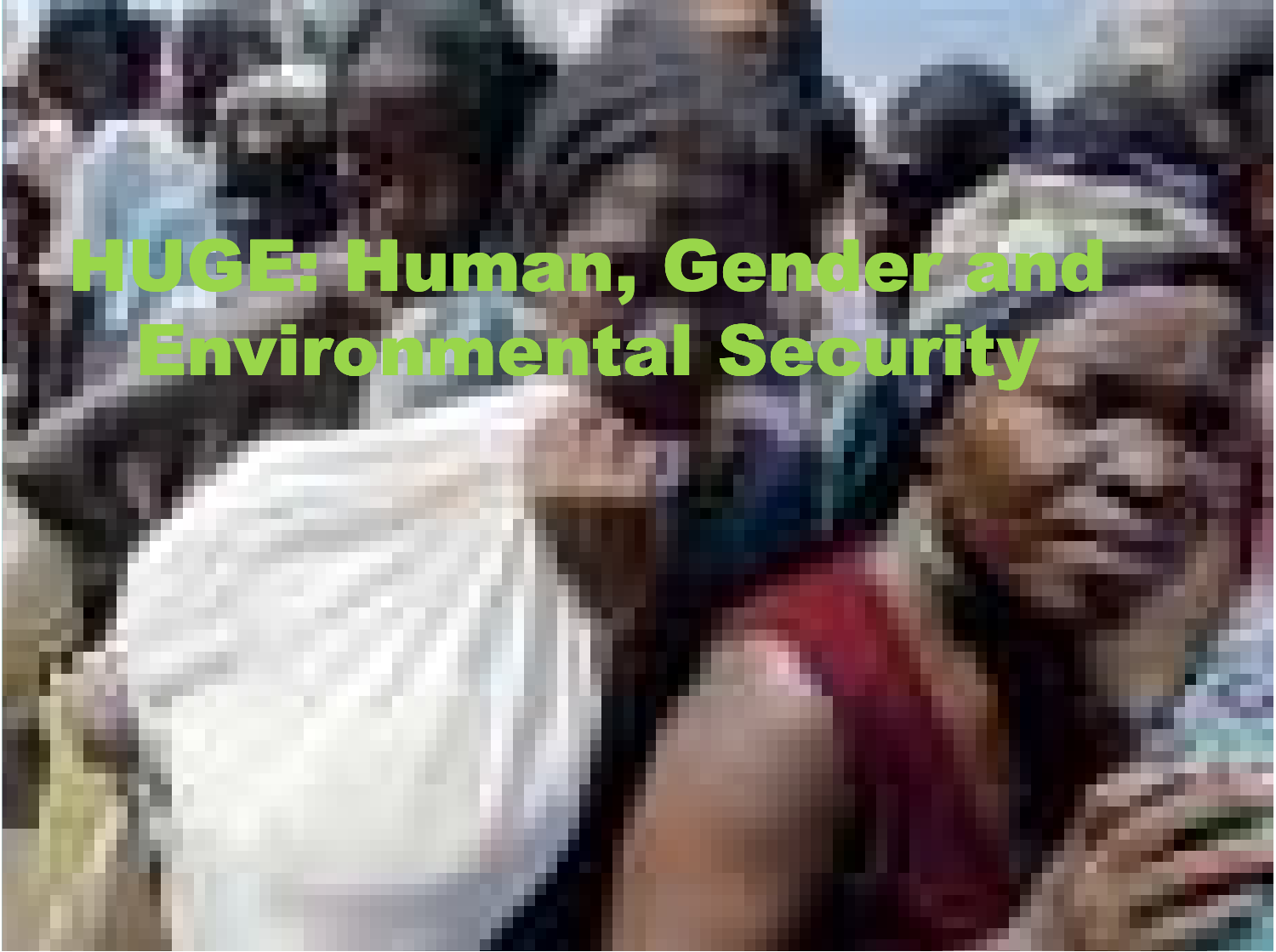### HUGE

- Oswald (2001) suggest a widened concept of Human, Gender and Environmental Security (HUGE) that combines a ample gender concept of vulnerable groups with a human-centered focus on environmental security and peace challenges.
- $\bullet$ HUGE concept analyzes the **patriarchal**, violent and exclusive structures within the family and society questioning the existing process of social representation-building and traditional role assignation between genders consolidating women's discrimination and powerlessness.
- •Reorients 'human security' to **greater equity** and development through social organization, specific governmental policies (quotas), private ethical investments and legal reinforcements by stimulating sociopolitical participation of women, young, unemployed, indigenous, elders and other minorities.
- At international level HUGE improves free and equal access to world and regional markets without trade distortions. It stimulates further world solidarity to support the poorest countries with financial aid, technological support and debt relief.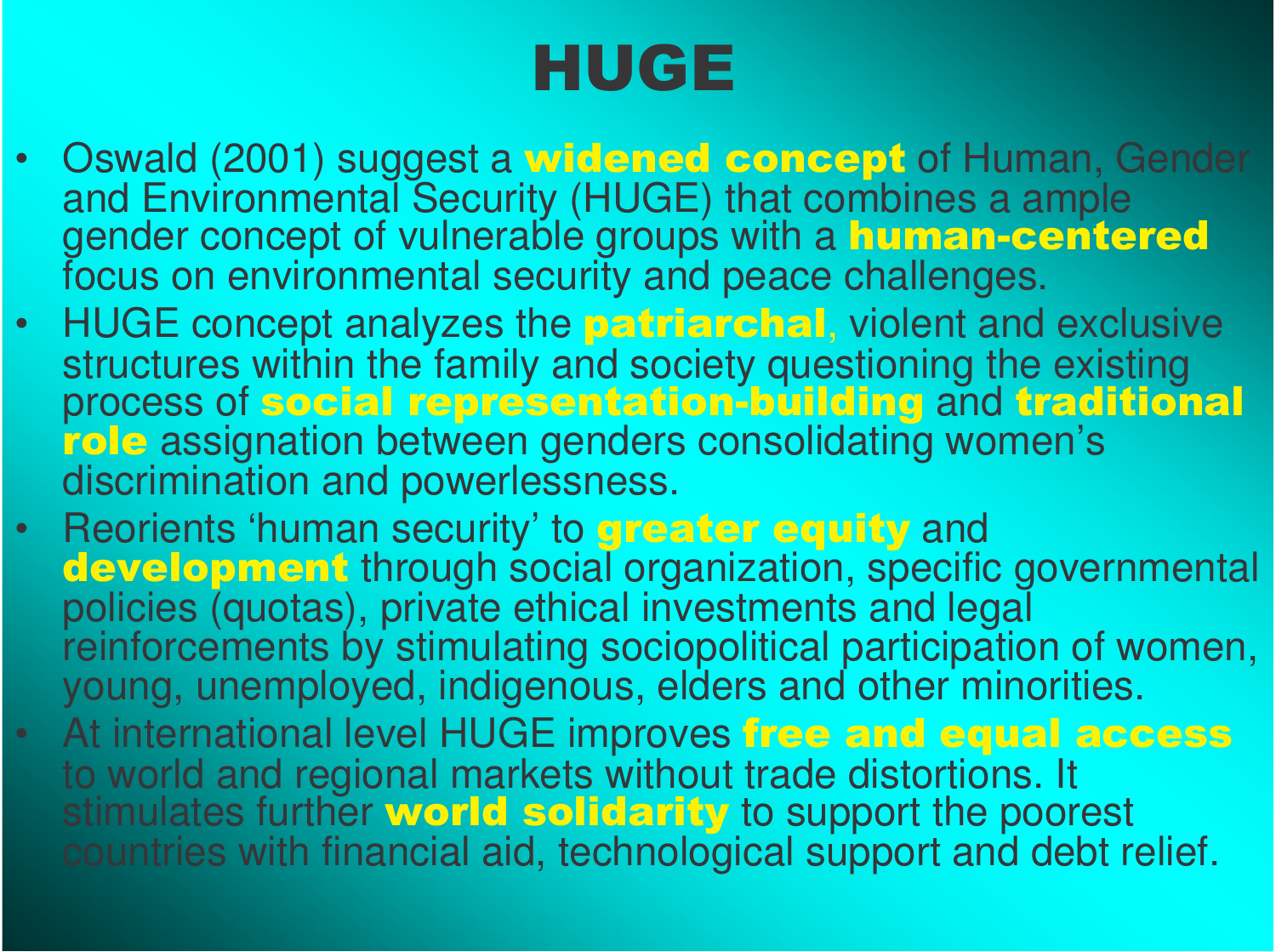#### Human, Gender and Environmental Security (HUGE)

| <b>Level of</b><br>expansion | <b>Determination</b><br><b>Which</b><br>security?                 | <b>Mode of</b><br>expansion<br><b>Reference object</b><br><b>Security of</b><br>whom?            | <b>Value at risk</b><br><b>Security of</b><br>what?     | Source(s) of threat<br><b>Security from whom</b><br>or what?                                                           |
|------------------------------|-------------------------------------------------------------------|--------------------------------------------------------------------------------------------------|---------------------------------------------------------|------------------------------------------------------------------------------------------------------------------------|
| <b>Without</b><br>expansion  | <b>National</b><br>security (political,<br>military<br>dimension) | <b>The State</b>                                                                                 | Sovereignty, territorial<br><i>integrity</i>            | Other States, terrorism,<br>sub-state actors, guerrilla                                                                |
| <b>Increased</b>             | Societal security                                                 | Nations, social<br>groups                                                                        | National Unity, national<br>identity                    | (States), Nations,<br>Migrants, Alien cultures                                                                         |
| <b>Radical</b>               | <b>Human security</b>                                             | <b>Individuals</b><br>(Humankind)                                                                | <b>Survival, quality of</b><br>life, cultural integrity | The State, globalization,<br>nature, GEC, poverty,<br>fundamentalism                                                   |
| <b>Ultra-radical</b>         | <b>Environmental</b><br><b>Security</b>                           | Ecosystem,<br>urban and<br>agricultural<br>system                                                | <b>Sustainability</b>                                   | <b>Nature Humankind</b>                                                                                                |
| <b>Trans-</b><br>radical     | <b>Gender</b><br><b>security</b>                                  | <b>Gender</b><br>relations,<br>indigenous,<br>minorities<br>2002:270 and Uraula Qawald 2001 2004 | <b>Equity, identity,</b><br>social relations            | <b>Patriarchy, totalitarian</b><br>institutions (élites,<br>governments,<br>religions, culture),<br><b>intolerance</b> |

Bjørn Møller, 2003:279 and Úrsula Oswald, 2001, <sup>2004</sup>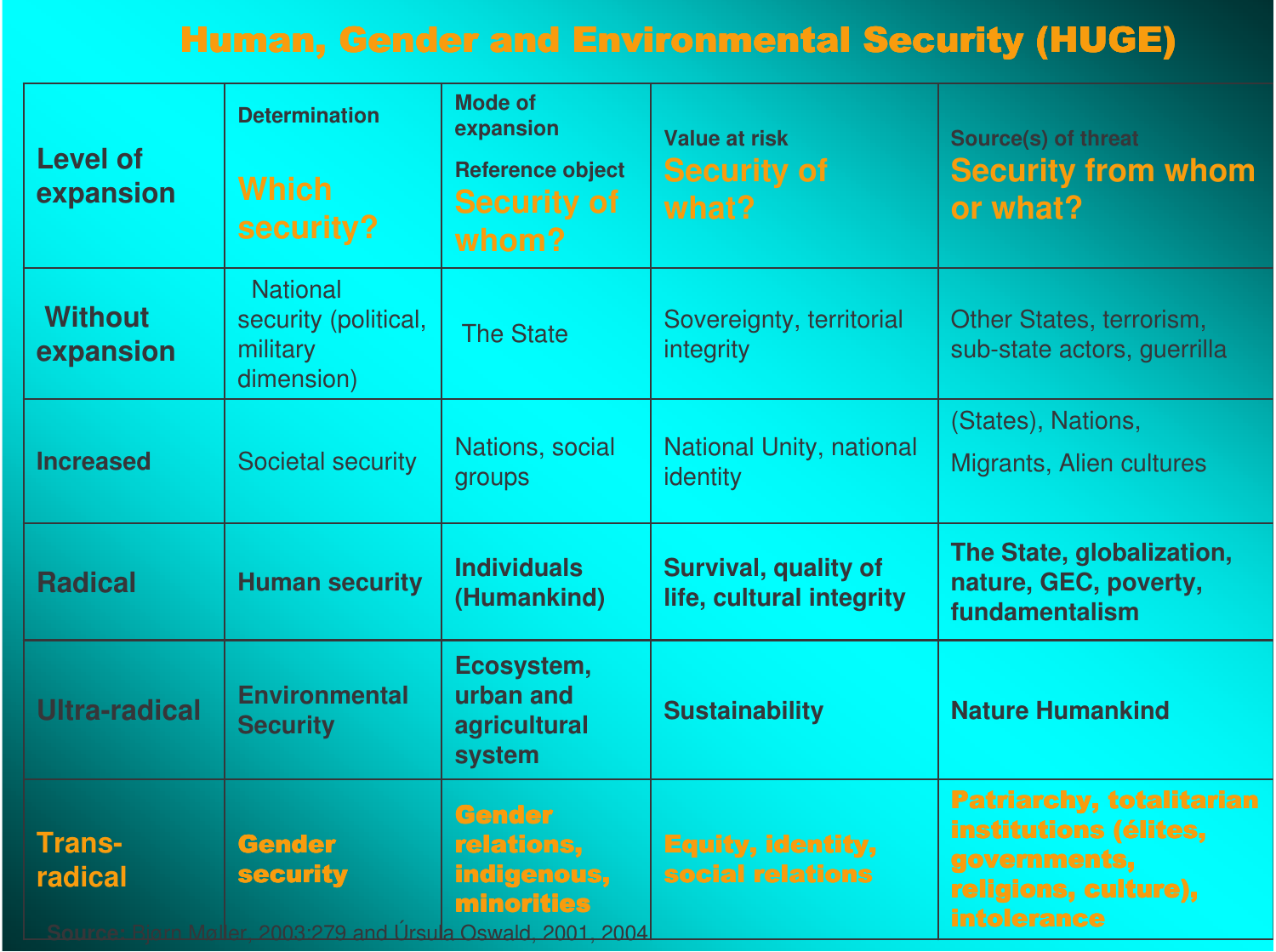- HUGE includes a healthy environment, integral management of natural resources, prevention and remediation practices to reduce vulnerability and to stimulate resilience-building through bottom-up organization combined with top-down policies and institution-building.
- Nonviolent conflict resolution is central for personal and social identity in <sup>a</sup> world where processes of unification and diversification are occurring quicker than ever.
- •• HUGE includes consolidation of **participatory** democracy and governance, promoting conflict prevention, nonviolent conflict resolution and peacebuilding: a <sup>f</sup>huge' solidarity process of sustainable, inclusive, just and equal development.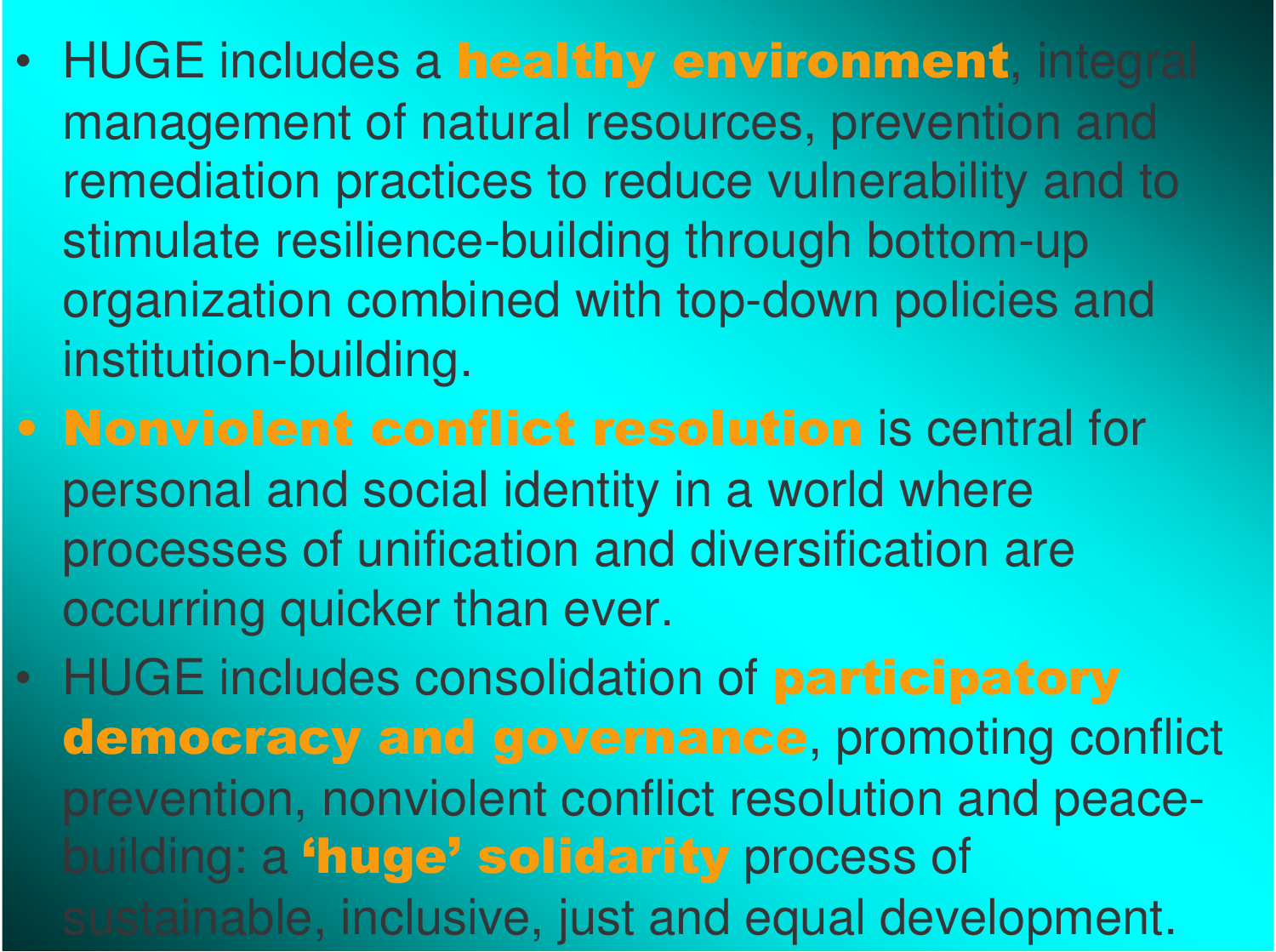### **Sustainable Peace with HUGE**

**Development** 

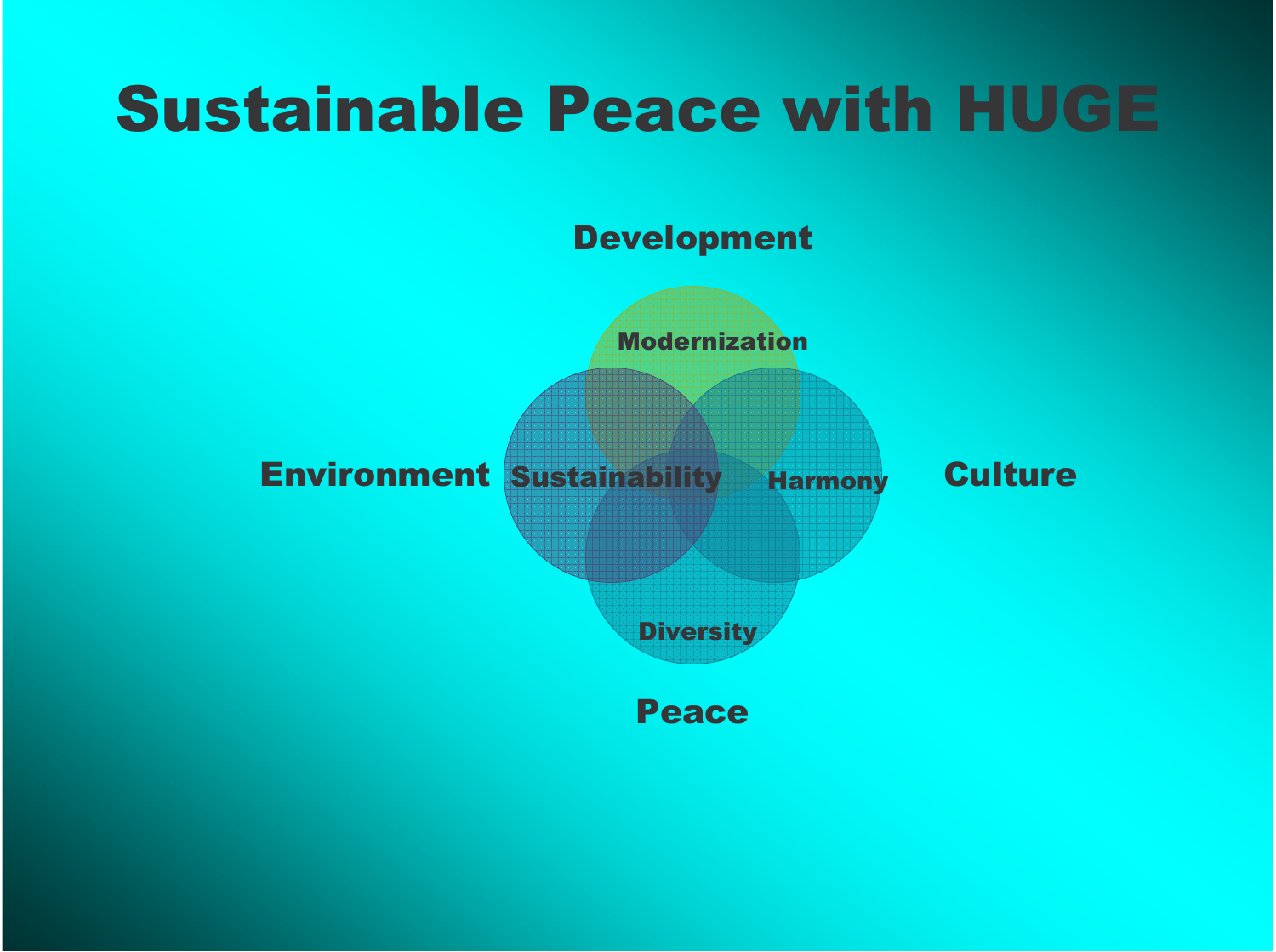#### **Hexagone Serie on Human an Environmental Security and Peace** (HESP) **Security**

J. Grin

**Hilled Ground Basics Swell** 1163

Mediterranean **Decision** and the troubund.

in the

**Article Legacion Company** 

**Environment** 

**COLLECTIONS OF GENERAL PROPERTY** raceament in received

H. G. Brauch N. Chadha Behera Ú. Oswald Spring B. Chourou C. Mesiasz P. Kameri-Mbote P.H. Liotta P. Dunav  $(Eds.)$ 

**Hans Günter Brauch** Úrsula Oswald Spring **John Grin Czesław Mesjasz**  $(Eds.)$ 

**Patricia Kameri-Mbote** Navnita Chadha Behera **Béchir Chourou Heinz Krummenacher** 

> **VOL 4 / HEXAGON SERIES ON HUMAN** AND ENVIRONMENTAL SECURITY AND REACH

#### **Water Resources** in the Middle East

**Focust-Patentinitian Water Hours** From Center to Cooperation

#### **Globalization** and Environmental **Challenges**

**Reconceptualizing Security** in the 21st Century

**Facing Global Environmental Change** 

Environmental, Human, Energy, Food, **Health and Water Security Concepts** 

2 Springer

**VOL 3 / HEXAGON SERIES ON HUMAN** AND ENVIRONMENTAL SECURITY AND PEA

2 Springer

#### <http://www.afes-press-books.de/html/hexagon.htm>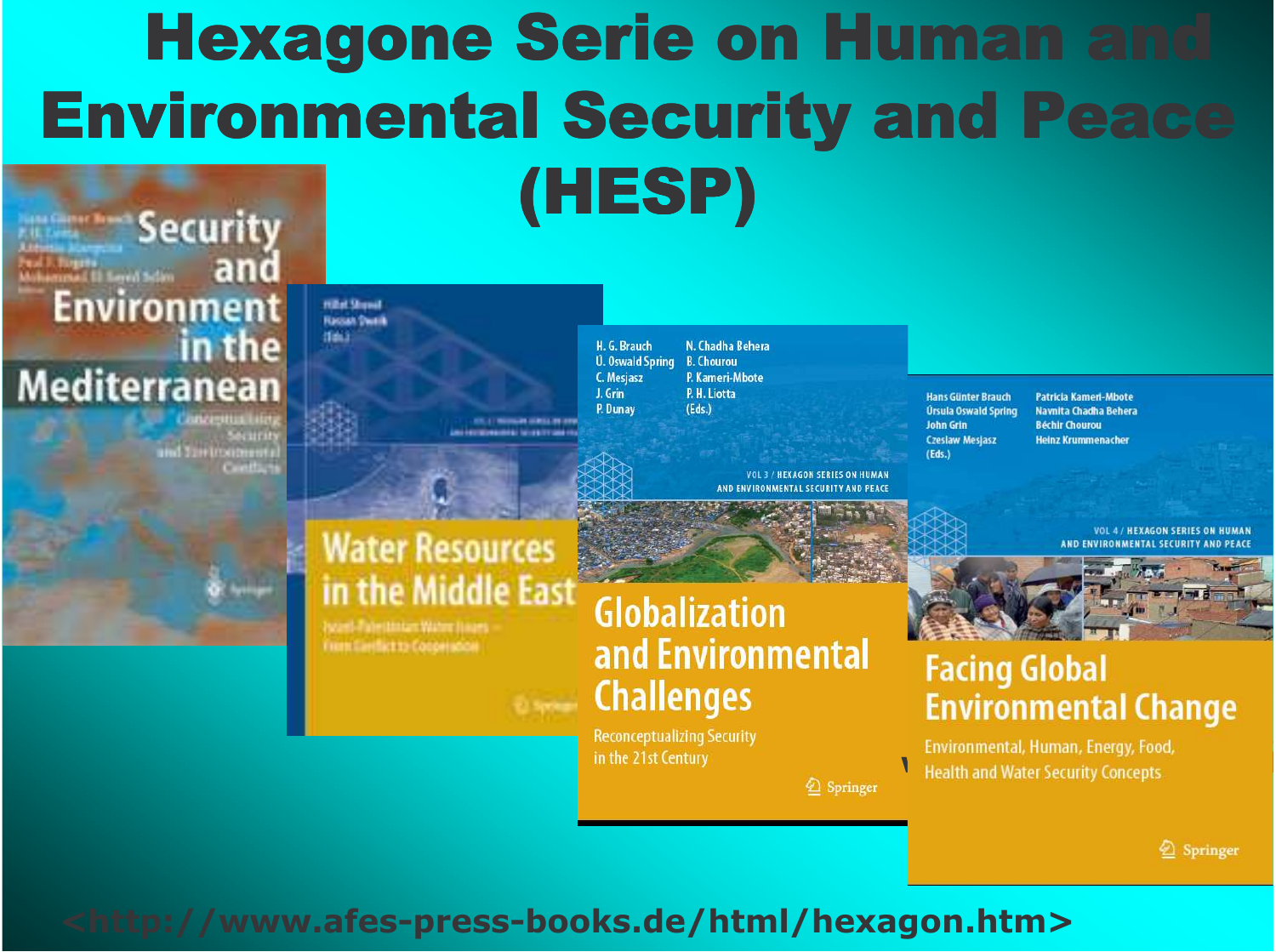## Hexagon Series, vol. IV; Second volume of the Security Handbook

Hans Günter Brauch Úrsula Oswald Spring John Grin **Czeslaw Mesjasz**  $(Eds.)$ 

Patricia Kameri-Mbote Navnita Behera Chadha Béchir Chourou Heinz Krummenacher

**Hexagon Logo** 

**VOL. 4/HEXAGON SERIES ON HUMAN** AND ENVIROMENTAL SECURITY AND PEACE



#### **Facing Global Environmental Change**

Environmental, Human, Energy, Food, **Health and Water Security Concepts** 



Hans Günter Brauch, Úrsula Oswald Spring, John Grin, Czeslaw Mesjasz, Patricia Kameri-**Mbote, Navnita Chadha Behera, Béchir** Chourou, Heinz Krummenacher (Eds.): Facing **Global Environmental Change: Environmental,** *Human, Energy, Food, Health and Water* **Security Concepts (Berlin - Heidelberg - New** York: Springer-Verlag, 2008)

In the second volume of this policy-focused, global and multidisciplinary security handbook on Facing Global *Environmental Change* addresses new security threats of the 21st century posed by climate change, desertification, water stress, population growth and urbanization. These security dangers and concerns lead to migration, crises and conflicts. They are on the agenda of the UN, OECD, OSCE, NATO and EU. In 100 chapters, 132 authors from 49 countries analyze the global debate on environmental, human and gender, energy, food, livelihood, health and water security concepts and policy problems. In 10 parts they discuss the context and the securitization of global environmental change and of extreme natural and societal outcomes. They suggest a new research programme to move from knowledge to action, from reactive to proactive policies and to explore the opportunities of environmental cooperation for a new peace policy.